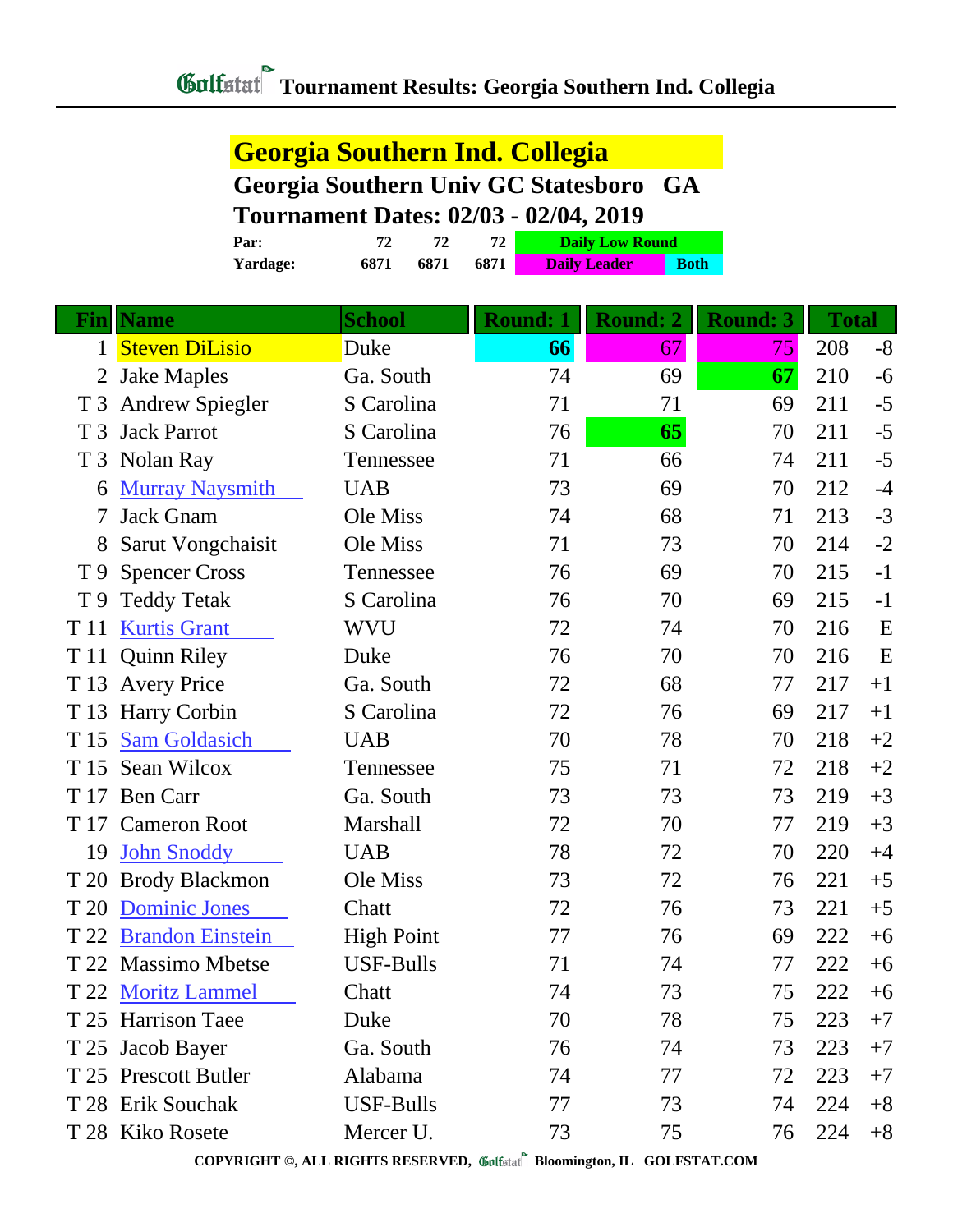| $\bf{Fin}$      | <b>Name</b>             | <b>School</b>     | <b>Round: 1</b> | <b>Round: 2</b> | <b>Round: 3</b> | <b>Total</b> |
|-----------------|-------------------------|-------------------|-----------------|-----------------|-----------------|--------------|
|                 | T 28 Nick Robillard     | <b>UAB</b>        | 81              | 71              | 72              | 224<br>$+8$  |
| T 28            | <b>Shrish Dwivedi</b>   | Duke              | 72              | 70              | 82              | 224<br>$+8$  |
| T 28            | <b>Wilson Andress</b>   | Ga. South         | 70              | 78              | 76              | 224<br>$+8$  |
| T 33            | <b>Brady Keran</b>      | KennesawSt        | 73              | 74              | 78              | 225<br>$+9$  |
| T 33            | Brennan Bogdanovich     | Mercer U.         | 74              | 78              | 73              | 225<br>$+9$  |
| T 33            | <b>Connor Nolan</b>     | Chatt             | 72              | 77              | 76              | 225<br>$+9$  |
| T 33            | Lino Galdin             | Mercer U.         | 79              | 73              | 73              | 225<br>$+9$  |
| T 37            | <b>Anthony Muttillo</b> | USF-Bulls         | 78              | 74              | 74              | $226 + 10$   |
| T 37            | Crimson Callahan        | WKU               | 81              | 74              | 71              | $226 + 10$   |
| T 39            | <b>Ben Roeder</b>       | <b>Marshall</b>   | 76              | 74              | 77              | $227 + 11$   |
| T 39            | <b>Connor Polender</b>  | Liberty           | 75              | 76              | 76              | $227 + 11$   |
|                 | T 39 Luukas Alakulppi   | Ga. South         | 79              | 74              | 74              | $227 + 11$   |
| T 39            | <b>Mason Williams</b>   | Ga. South         | 80              | 74              | 73              | $227 + 11$   |
| T 39            | Nolan Miller            | Mercer U.         | 73              | 77              | 77              | $227 + 11$   |
| T 44            | <b>Adam Hooker</b>      | <b>High Point</b> | 78              | 73              | 77              | $228 + 12$   |
|                 | T 44 Alexander DeRosa   | Ga. South         | 77              | 70              | 81              | $228 + 12$   |
|                 | T 44 Kyle Mitchell      | Marshall          | 76              | 75              | 77              | $228 + 12$   |
|                 | T 47 Colin Bowles       | Ga. South         | 74              | 78              | 77              | $229 + 13$   |
| T 47            | Drew Powell             | Duke              | 72              | 81              | 76              | $229 + 13$   |
|                 | T 49 Cole Moore         | <b>Marshall</b>   | 79              | 75              | 76              | $230 + 14$   |
| T 49            | Dawson McDaniel         | WKU               | 79              | 77              | 74              | $230 + 14$   |
| T <sub>49</sub> | Jake DeZoort            | Alabama           | 78              | 74              | 78              | $230 + 14$   |
| T 49            | <b>Ryan McCarthy</b>    | <b>High Point</b> | 81              | 76              | 73              | $230 + 14$   |
|                 | T 49 Will Straub        | Marshall          | 74              | 76              | 80              | $230 + 14$   |
|                 | T 54 Bryson Bianco      | Troy              | 80              | 76              | 75              | $231 + 15$   |
|                 | T 54 Qiwen Wong         | Duke              | 79              | 74              | 78              | $231 + 15$   |
|                 | T 56 Dominic Brettkelly | WKU               | 77              | 74              | 81              | $232 + 16$   |
|                 | T 56 Leon Bader         | Chatt             | 75              | 80              | 77              | $232 + 16$   |
|                 | T 56 Matt Hoffman       | Marshall          | 76              | 75              | 81              | $232 + 16$   |
|                 | T 56 Ryan Hines         | KennesawSt        | 77              | 79              | 76              | $232 + 16$   |
| 60              | <b>Tristan Nicholls</b> | <b>WVU</b>        | 83              | 74              | 77              | $234 + 18$   |
| 61              | <b>Alec Weary</b>       | <b>High Point</b> | 79              | 74              | 82              | $235 + 19$   |
| 62              | <b>Ben Fuller</b>       | Alabama           | 78              | 77              | 81              | $236 + 20$   |
| 63              | <b>RJ</b> Bartolomucci  | <b>High Point</b> | 79              | 82              | 76              | $237 + 21$   |
|                 | T 64 Brent Hamm         | Troy              | 75              | 86              | 78              | $239 + 23$   |

## **Tournament Results: Georgia Southern Ind. Collegia**